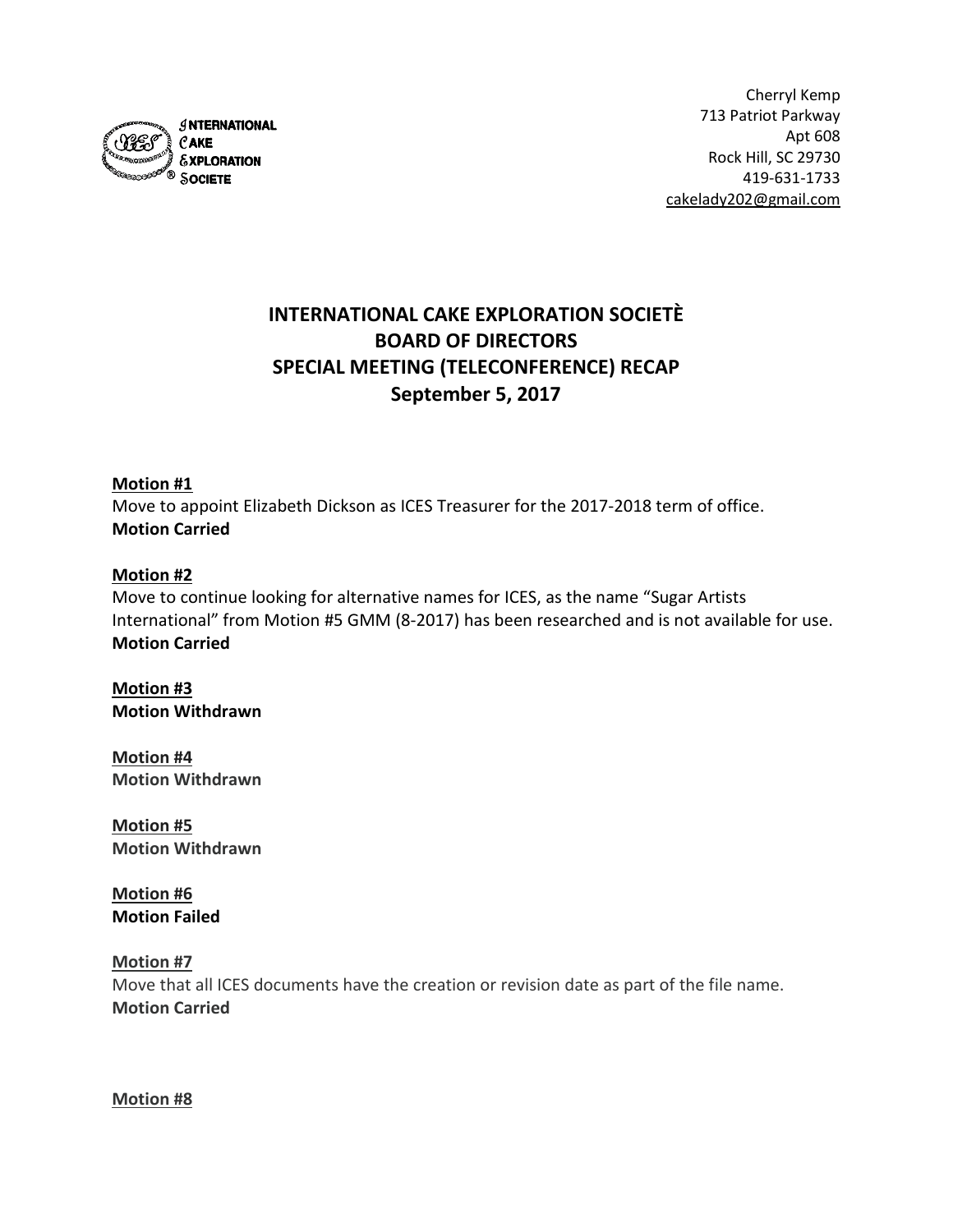Move that the GMM continue to be held on the Thursday evening of Convention. **Motion Carried**

## **Motion #9**

Move that ICES use a free digital service to translate all necessary text into Spanish. These translations would then be reviewed by designated person(s) for accuracy and content. **Motion Carried**

## **Motion #10**

Move to have the Minutes Recap of each Board Meeting/Webinar posted to the secure (Members Only) side of [www.ices.org](http://www.ices.org/) by the 15<sup>th</sup> of the month in which the Meeting/Webinar occurred. **Motion Carried**

# **Motion #11**

Move that we discontinue distributing activity allotment money to all S/A/P/C/C for the fiscal years 2017-2018 and 2018-2019. **Motion Carried**

**Motion #12 Motion Withdrawn**

**Motion #13 Motion tabled and referred to committee**

**Motion #14** Moves to table Motion #13 and referred to committee. **Motion Carried**

**Motion # 15** Move that Kelly Lance be appointed as the 2018 Certification Test Administrator. **Motion Carried**

#### **Motion #16**

Move to rescind Motion #71 (3-17) which reads: "Convention Committee moves to approve the revised Tentative Show Schedule, effective with the 2018 Ohio Convention and Show". **Motion Carried**

**Motion #17 Motion Withdrawn**

**Motion #18 Motion Withdrawn**

**Motion #19** Move that the Vendor hours on Friday be changed to 12:00 pm to 6:00 pm. **Motion Carried**